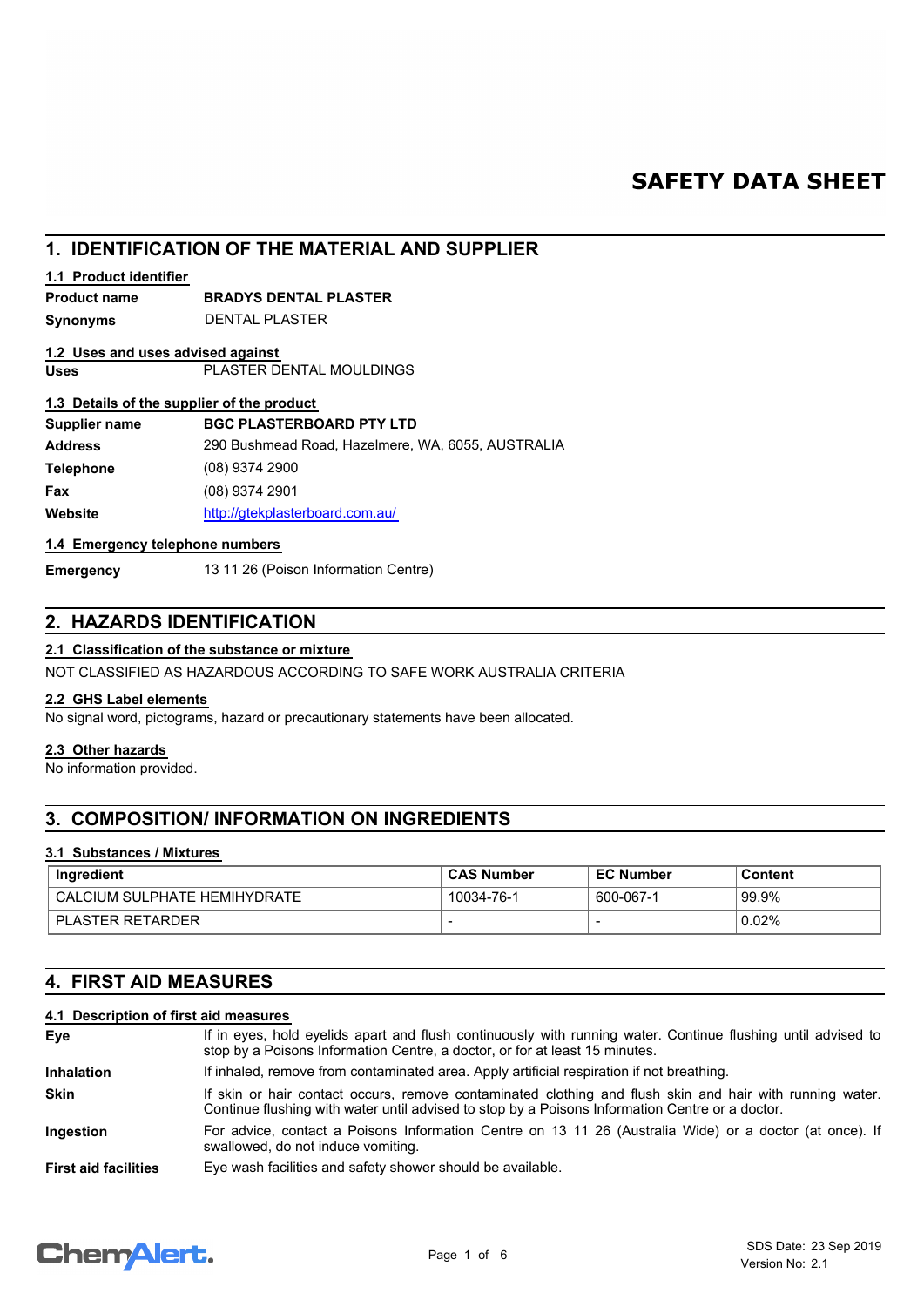# **4.2 Most important symptoms and effects, both acute and delayed**

This product is generally considered to be of low toxicity, however over exposure to dust should be avoided.

# **4.3 Immediate medical attention and special treatment needed**

Drinking glycerin, gelatin solutions, or large volumes of water may delay the hardening of this product in the stomach. Surgical relief of obstruction, particularly at the phlorus, may be required.

# **5. FIRE FIGHTING MEASURES**

### **5.1 Extinguishing media**

Use an extinguishing agent suitable for the surrounding fire.

### **5.2 Special hazards arising from the substance or mixture**

Non flammable. May evolve toxic gases (sulphur oxides) when heated to decomposition.

### **5.3 Advice for firefighters**

Evacuate area and contact emergency services. Toxic gases may be evolved in a fire situation. Remain upwind and notify those downwind of hazard. Wear full protective equipment including Self Contained Breathing Apparatus (SCBA) when combating fire. Use waterfog to cool intact containers and nearby storage areas.

### **5.4 Hazchem code**

None allocated.

# **6. ACCIDENTAL RELEASE MEASURES**

### **6.1 Personal precautions, protective equipment and emergency procedures**

Wear Personal Protective Equipment (PPE) as detailed in section 8 of the SDS.

### **6.2 Environmental precautions**

Prevent product from entering drains and waterways.

### **6.3 Methods of cleaning up**

Moisten with water to prevent a dust hazard and place in sealable containers for disposal.

### **6.4 Reference to other sections**

See Sections 8 and 13 for exposure controls and disposal.

# **7. HANDLING AND STORAGE**

# **7.1 Precautions for safe handling**

Before use carefully read the product label. Use of safe work practices are recommended to avoid eye or skin contact and inhalation. Observe good personal hygiene, including washing hands before eating. Prohibit eating, drinking and smoking in contaminated areas.

# **7.2 Conditions for safe storage, including any incompatibilities**

Store in a cool, dry, well ventilated area, removed from incompatible substances and foodstuffs. Ensure containers are tightly sealed, adequately labelled and protected from physical damage.

# **7.3 Specific end uses**

No information provided.

# **8. EXPOSURE CONTROLS / PERSONAL PROTECTION**

# **8.1 Control parameters**

### **Exposure standards**

No exposure standards have been entered for this product.

# **Biological limits**

No biological limit values have been entered for this product.

# **8.2 Exposure controls**

Avoid inhalation. Use in well ventilated areas. Where an inhalation risk exists, mechanical extraction ventilation is recommended. Maintain dust levels below the recommended exposure standard. **Engineering controls**

# **ChemAlert.**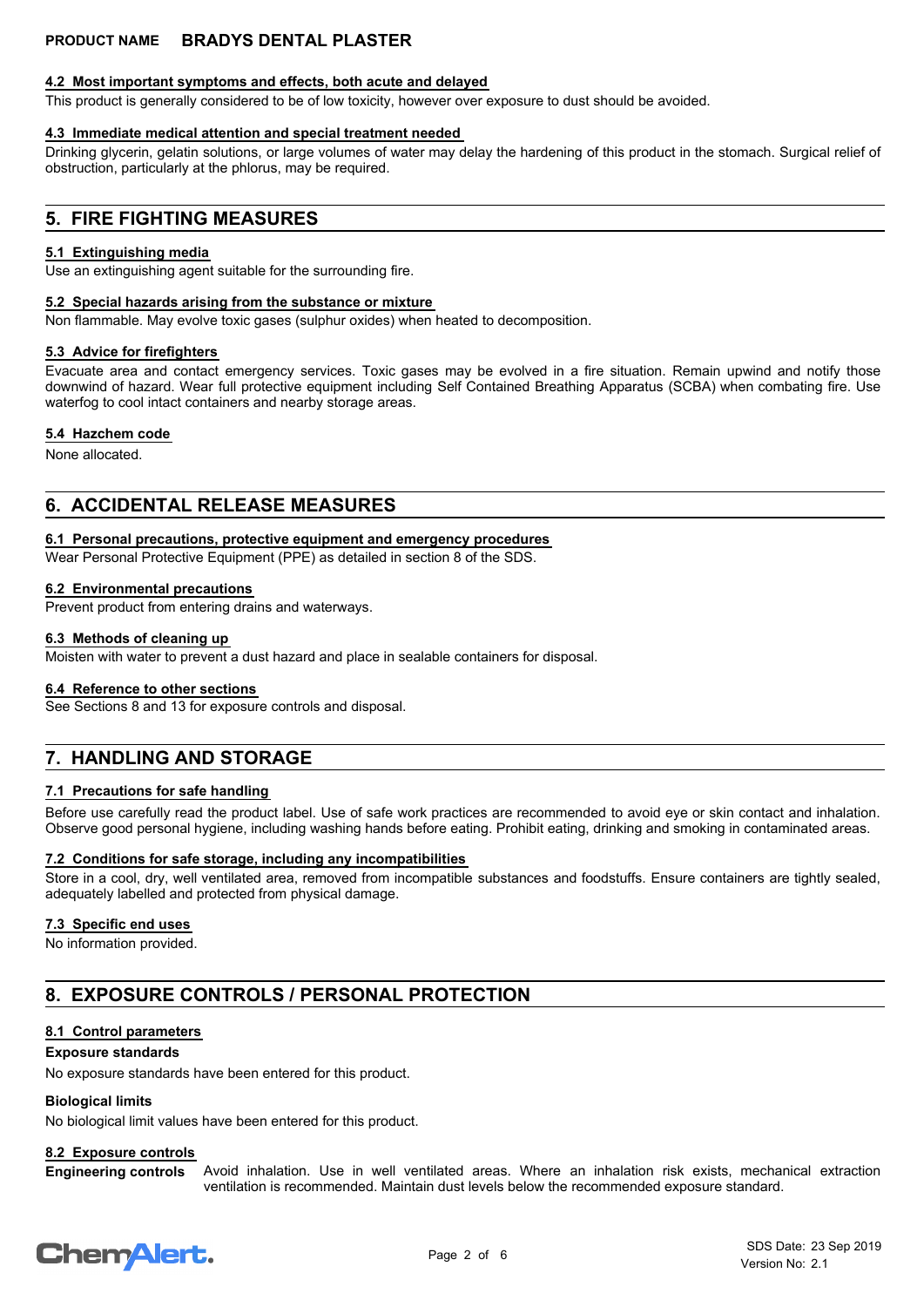### **PPE**

| Eye / Face  | Wear dust-proof goggles.                                                            |
|-------------|-------------------------------------------------------------------------------------|
| Hands       | Wear PVC or rubber gloves.                                                          |
| Bodv        | When using large quantities or where heavy contamination is likely, wear coveralls. |
| Respiratory | Where an inhalation risk exists, wear a Class P1 (Particulate) respirator.          |
|             |                                                                                     |



# **9. PHYSICAL AND CHEMICAL PROPERTIES**

# **9.1 Information on basic physical and chemical properties**

| <b>Appearance</b>                | <b>WHITE POWDER</b>  |
|----------------------------------|----------------------|
| Odour                            | SLIGHT ODOUR         |
| <b>Flammability</b>              | <b>NON FLAMMABLE</b> |
| <b>Flash point</b>               | NOT RFI FVANT        |
| <b>Boiling point</b>             | <b>NOT AVAILABLE</b> |
| <b>Melting point</b>             | <b>NOT AVAILABLE</b> |
| <b>Evaporation rate</b>          | <b>NOT AVAILABLE</b> |
| рH                               | <b>NOT AVAILABLE</b> |
| <b>Vapour density</b>            | <b>NOT AVAILABLE</b> |
| <b>Specific gravity</b>          | <b>NOT AVAILABLE</b> |
| Solubility (water)               | <b>NOT AVAILABLE</b> |
| Vapour pressure                  | NOT AVAII ABI F      |
| <b>Upper explosion limit</b>     | NOT RFI FVANT        |
| Lower explosion limit            | <b>NOT RELEVANT</b>  |
| <b>Partition coefficient</b>     | <b>NOT AVAILABLE</b> |
| <b>Autoignition temperature</b>  | <b>NOT AVAILABLE</b> |
| <b>Decomposition temperature</b> | <b>NOT AVAILABLE</b> |
| Viscosity                        | <b>NOT AVAILABLE</b> |
| <b>Explosive properties</b>      | <b>NOT AVAILABLE</b> |
| <b>Oxidising properties</b>      | <b>NOT AVAILABLE</b> |
| <b>Odour threshold</b>           | <b>NOT AVAILABLE</b> |
|                                  |                      |

# **10. STABILITY AND REACTIVITY**

# **10.1 Reactivity**

Carefully review all information provided in sections 10.2 to 10.6.

### **10.2 Chemical stability**

Stable under recommended conditions of storage.

# **10.3 Possibility of hazardous reactions**

Polymerization will not occur.

### **10.4 Conditions to avoid**

Avoid contact with incompatible substances.

### **10.5 Incompatible materials**

Incompatible with aluminium (when heated), diazomethane, phosphorus (at high temperatures) and oxidising agents.

### **10.6 Hazardous decomposition products**

May evolve toxic gases (sulphur oxides) when heated to decomposition.

# **11. TOXICOLOGICAL INFORMATION**

### **11.1 Information on toxicological effects**

**Acute toxicity** This product is generally considered to be of low toxicity, however over exposure to dust should be avoided.

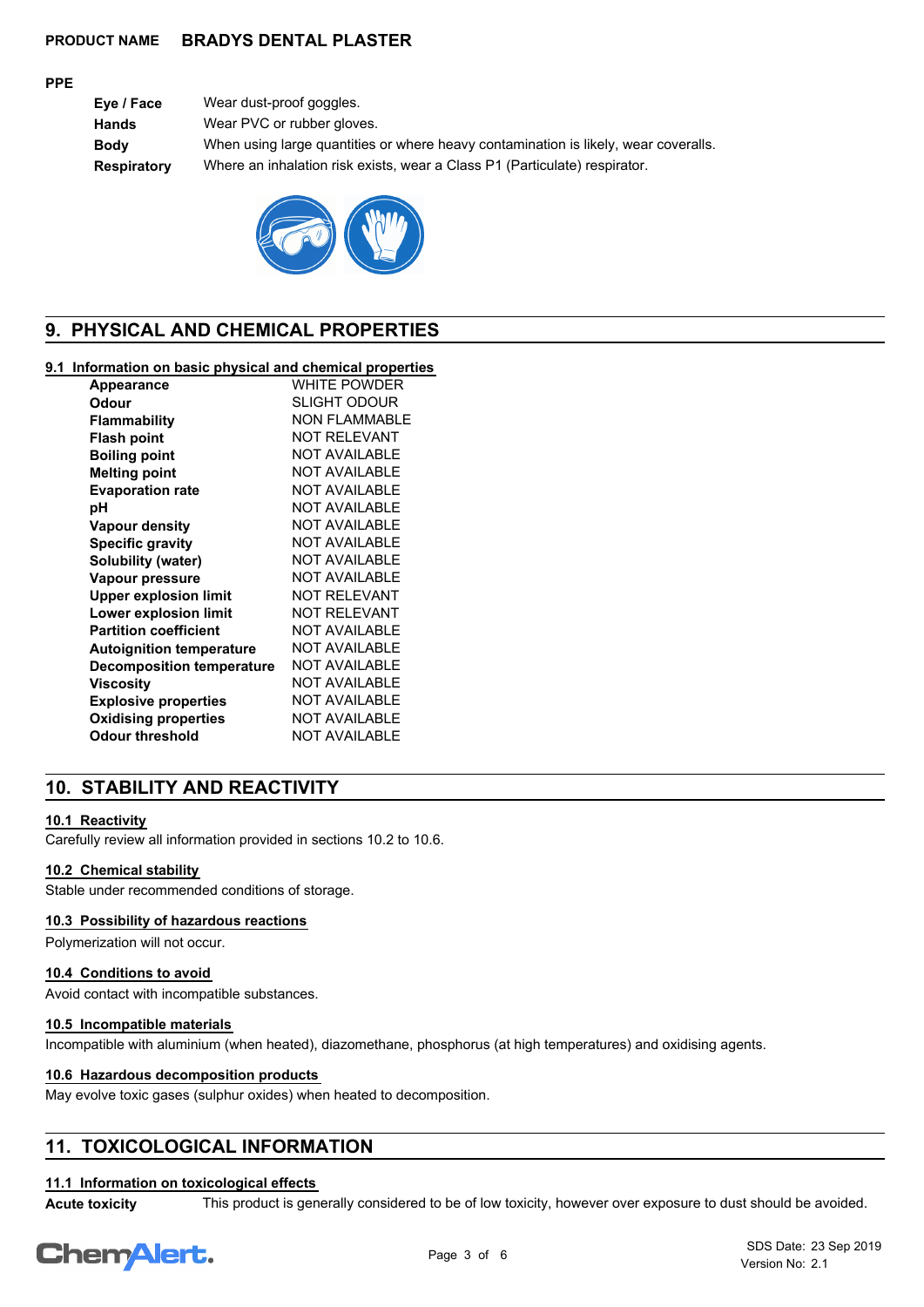| <b>Skin</b>                 | Not classified as a skin irritant. Contact may result in mechanical irritation, redness and rash. |
|-----------------------------|---------------------------------------------------------------------------------------------------|
| Eve                         | Not classified as an eye irritant. Contact may cause discomfort, lacrimation and redness.         |
| <b>Sensitisation</b>        | Not classified as causing skin or respiratory sensitisation.                                      |
| <b>Mutagenicity</b>         | Insufficient data available to classify as a mutagen.                                             |
| Carcinogenicity             | Insufficient data available to classify as a carcinogen.                                          |
| <b>Reproductive</b>         | Insufficient data available to classify as a reproductive toxin.                                  |
| STOT - single<br>exposure   | Not classified as causing organ damage from single exposure.                                      |
| STOT - repeated<br>exposure | Not classified as causing organ damage from repeated exposure.                                    |
| <b>Aspiration</b>           | Not relevant.                                                                                     |

# **12. ECOLOGICAL INFORMATION**

# **12.1 Toxicity**

No information provided.

# **12.2 Persistence and degradability**

No information provided.

# **12.3 Bioaccumulative potential**

No information provided.

### **12.4 Mobility in soil**

No information provided.

### **12.5 Other adverse effects**

The main component/s of this product are not anticipated to cause any adverse effects to plants or animals.

# **13. DISPOSAL CONSIDERATIONS**

# **13.1 Waste treatment methods**

Reuse where possible. No special precautions are normally required when handling this product. **Waste disposal** Legislation **Dispose of in accordance with relevant local legislation.** 

# **14. TRANSPORT INFORMATION**

# **NOT CLASSIFIED AS A DANGEROUS GOOD BY THE CRITERIA OF THE ADG CODE, IMDG OR IATA**

|                                     | <b>LAND TRANSPORT (ADG)</b> | <b>SEA TRANSPORT (IMDG / IMO)</b> | AIR TRANSPORT (IATA / ICAO) |
|-------------------------------------|-----------------------------|-----------------------------------|-----------------------------|
| 14.1 UN Number                      | None allocated.             | None allocated.                   | None allocated.             |
| 14.2 Proper<br><b>Shipping Name</b> | None allocated.             | None allocated.                   | None allocated.             |
| 14.3 Transport<br>hazard class      | None allocated.             | None allocated.                   | None allocated.             |
| 14.4 Packing Group                  | None allocated.             | None allocated.                   | None allocated.             |

# **14.5 Environmental hazards**

No information provided.

**14.6 Special precautions for user**

**Hazchem code** None allocated.

# **15. REGULATORY INFORMATION**

# **15.1 Safety, health and environmental regulations/legislation specific for the substance or mixture**

**Poison schedule**

A poison schedule number has not been allocated to this product using the criteria in the Standard for the Uniform Scheduling of Medicines and Poisons (SUSMP).

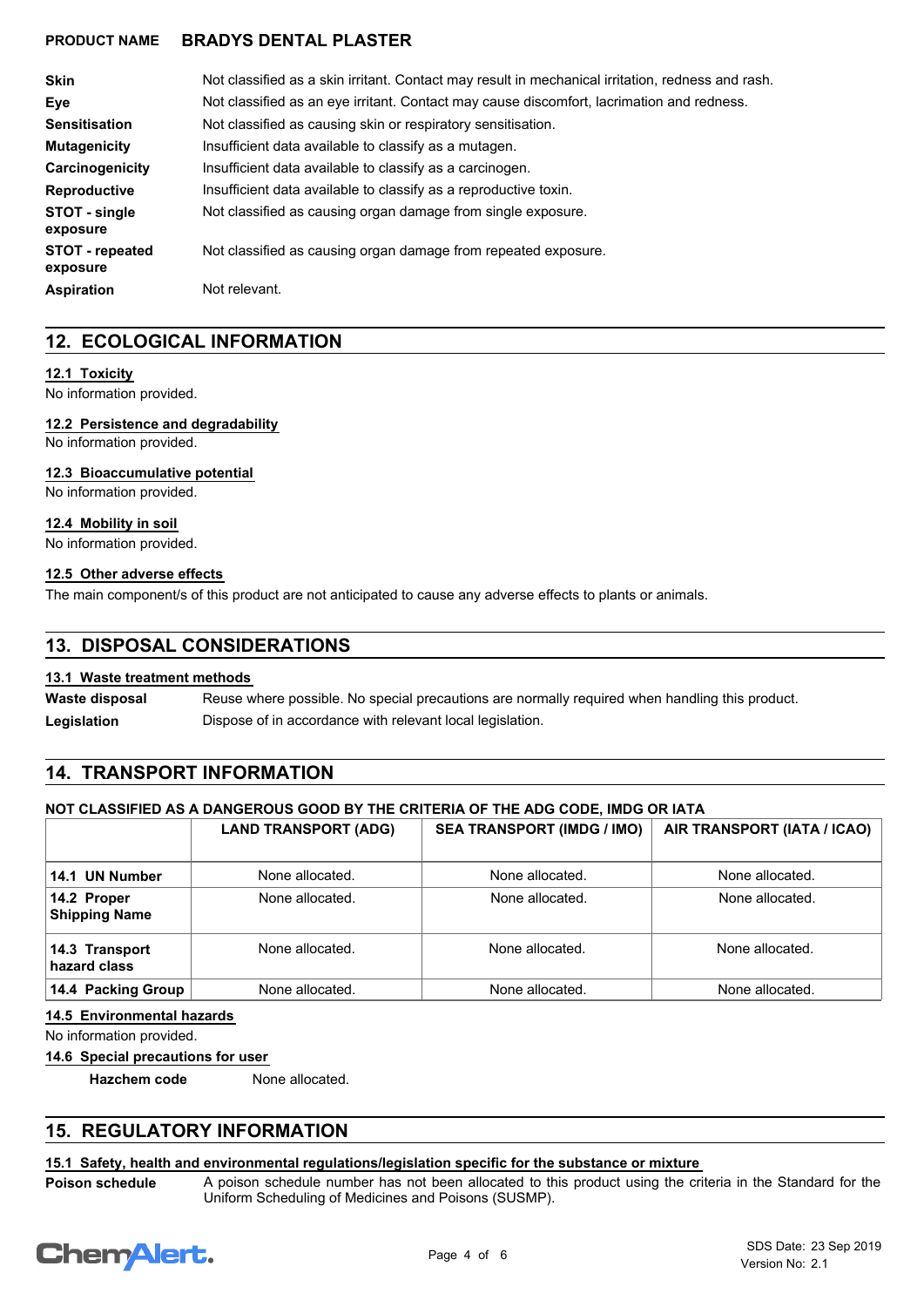- Safework Australia criteria is based on the Globally Harmonised System (GHS) of Classification and Labelling of Chemicals. **Classifications**
- **AUSTRALIA: AICS (Australian Inventory of Chemical Substances)** All components are listed on AICS, or are exempt. **Inventory listings**

# **16. OTHER INFORMATION**

| <b>Additional information</b> | EXPOSURE STANDARDS - TIME WEIGHTED AVERAGES: Exposure standards are established on<br>the premise of an 8 hour work period of normal intensity, under normal climatic conditions and where<br>a 16 hour break between shifts exists to enable the body to eliminate absorbed contaminants. In the<br>following circumstances, exposure standards must be reduced: Strenuous work conditions; hot,<br>humid climates; high altitude conditions; extended shifts (which increase the exposure period and<br>shorten the period of recuperation). |                                                                                                                                                                                                                                                                                                                                                                                                                                                                                                                                                                                                                                                                                                                                                                                                                                                                                                                                                                                                         |  |  |
|-------------------------------|------------------------------------------------------------------------------------------------------------------------------------------------------------------------------------------------------------------------------------------------------------------------------------------------------------------------------------------------------------------------------------------------------------------------------------------------------------------------------------------------------------------------------------------------|---------------------------------------------------------------------------------------------------------------------------------------------------------------------------------------------------------------------------------------------------------------------------------------------------------------------------------------------------------------------------------------------------------------------------------------------------------------------------------------------------------------------------------------------------------------------------------------------------------------------------------------------------------------------------------------------------------------------------------------------------------------------------------------------------------------------------------------------------------------------------------------------------------------------------------------------------------------------------------------------------------|--|--|
|                               | PERSONAL PROTECTIVE EQUIPMENT GUIDELINES:<br>The recommendation for protective equipment contained within this report is provided as a guide<br>only. Factors such as form of product, method of application, working environment, quantity used,<br>product concentration and the availability of engineering controls should be considered before final<br>selection of personal protective equipment is made.                                                                                                                               |                                                                                                                                                                                                                                                                                                                                                                                                                                                                                                                                                                                                                                                                                                                                                                                                                                                                                                                                                                                                         |  |  |
|                               |                                                                                                                                                                                                                                                                                                                                                                                                                                                                                                                                                | <b>HEALTH EFFECTS FROM EXPOSURE:</b><br>It should be noted that the effects from exposure to this product will depend on several factors<br>including: form of product; frequency and duration of use; quantity used; effectiveness of control<br>measures; protective equipment used and method of application. Given that it is impractical to<br>prepare a report which would encompass all possible scenarios, it is anticipated that users will<br>assess the risks and apply control methods where appropriate.                                                                                                                                                                                                                                                                                                                                                                                                                                                                                   |  |  |
| <b>Abbreviations</b>          | <b>ACGIH</b><br>CAS#<br><b>CNS</b><br>EC No.<br><b>EMS</b><br><b>GHS</b><br><b>GTEPG</b><br><b>IARC</b><br><b>LC50</b><br>LD50<br>mg/m <sup>3</sup><br><b>OEL</b><br>pH<br>ppm<br><b>STEL</b><br>STOT-RE<br>STOT-SE<br><b>SUSMP</b><br><b>SWA</b><br><b>TLV</b><br><b>TWA</b>                                                                                                                                                                                                                                                                  | American Conference of Governmental Industrial Hygienists<br>Chemical Abstract Service number - used to uniquely identify chemical compounds<br>Central Nervous System<br>EC No - European Community Number<br>Emergency Schedules (Emergency Procedures for Ships Carrying Dangerous<br>Goods)<br><b>Globally Harmonized System</b><br>Group Text Emergency Procedure Guide<br>International Agency for Research on Cancer<br>Lethal Concentration, 50% / Median Lethal Concentration<br>Lethal Dose, 50% / Median Lethal Dose<br>Milligrams per Cubic Metre<br>Occupational Exposure Limit<br>relates to hydrogen ion concentration using a scale of 0 (high acidic) to 14 (highly<br>alkaline).<br>Parts Per Million<br>Short-Term Exposure Limit<br>Specific target organ toxicity (repeated exposure)<br>Specific target organ toxicity (single exposure)<br>Standard for the Uniform Scheduling of Medicines and Poisons<br>Safe Work Australia<br>Threshold Limit Value<br>Time Weighted Average |  |  |